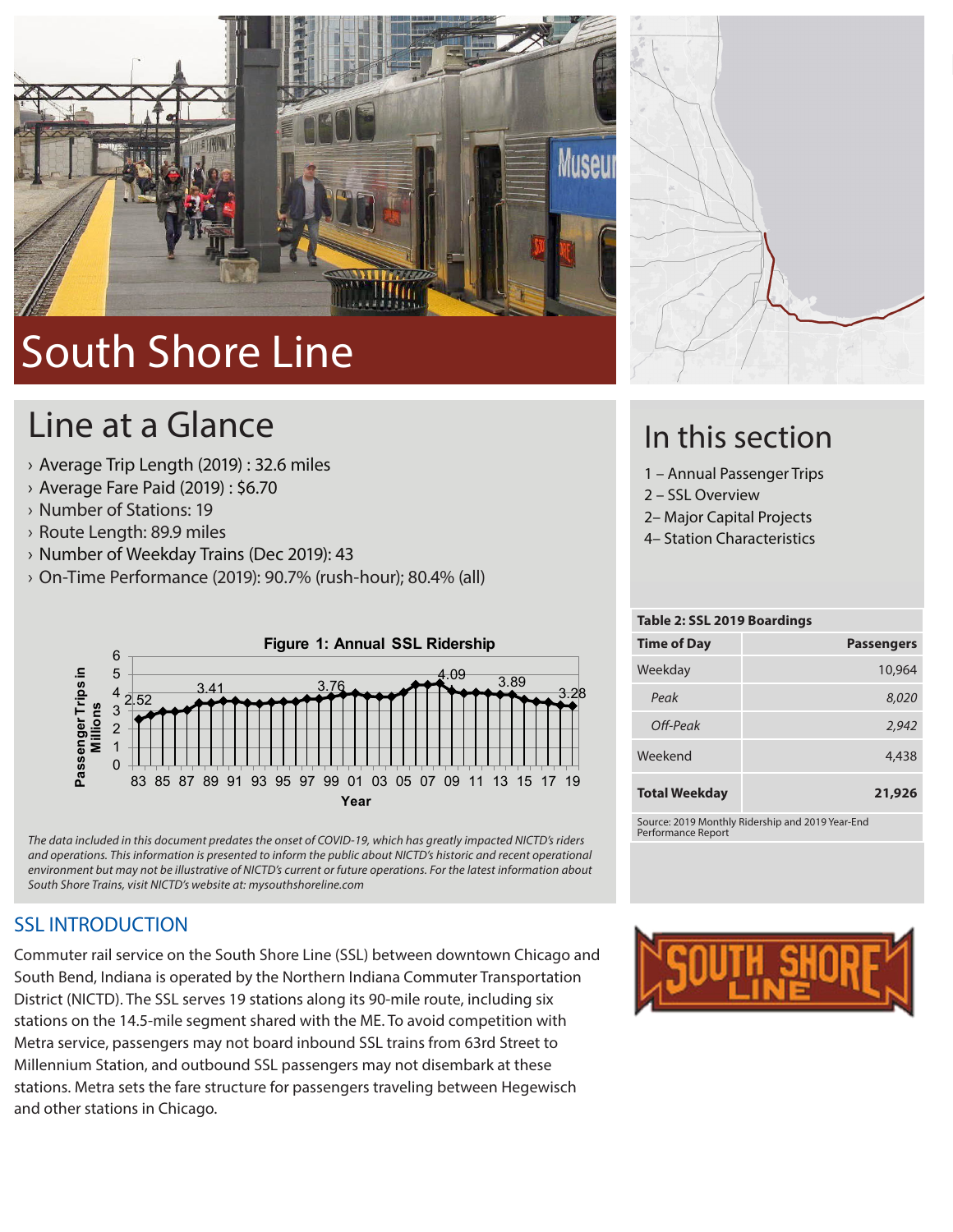#### ON COVID-19 AND HOW TO USE THIS DOCUMENT

The information presented in this chapter is representative of NICTD's operations prior to the onset of COVID-19, which upended almost every aspect of daily life. The challenges posed by the pandemic were significant and likely will result in the emergence of a very different operational environment than previously existed. Even so, understanding Metra and NICTD's past performance, pre-COVID service levels, and established community baselines, is vital to making informed decisions about the emergent reality that is taking shape.

#### SSL OVERVIEW

Like the Metra Electric (ME) Line, the SSL is powered by an overhead catenary wire system, and the two services operate on ME track from Millennium Station to Kensington Interlocking at 115th Street in Chicago. The SSL then diverges onto its own tracks, extending across northern Indiana to the line's eastern terminal at South Bend International Airport. In 2019, passenger trips on the SSL totaled 3.28 million.

Since the station is located within the Regional Transportation Authority's (RTA) service area, Metra funded construction of new station buildings and a parking lot at Hegewisch in 1992, and retains ownership of these facilities. Meanwhile, NICTD owns the land and other parking lots at the station, and is responsible for platform maintenance. NICTD's administrative offices are located in Chesterton, Indiana, with the SSLs dispatching office and main rail yard in Michigan City, Indiana.

#### MAJOR CAPITAL PROJECTS ALONG THE SSL

Since its creation, NICTD has invested hundreds of millions of dollars in maintaining and upgrading the SSL. Among NICTD's first activities was the acquisition of new rolling stock in the early 1980s, which allowed the line's oldest vehicles—dating from the 1920s—to be retired. The RTA contributed funding towards the purchase, and eight single-level cars used on the SSL are still owned by Metra, though they are operated, stored, and maintained by NICTD. Other rolling stock purchases have been made in the following years. The SSL fleet consists of 72 electric self-propelled coaches and 10 unpowered trailer cars that are placed between cab cars in a trainset. Most SSL cars are single-level; however, the most recent railcar purchase added 14 bi-level gallery cars—similar to the newer ME cars—that entered service in 2009. NICTD is currently reviewing bids to add an additional 26 railcars to its fleet.

By the end of 2020 NICTD anticipates to be operating passenger service implementing the latest safety technology known as positive train control (PTC). PTC is the result of a federal mandate implemented back in 2015. Since then NICTD has been working with contractors and partnering railroads to develop, install, and test the new technology. Ultimately this new system is an overlay to the existing system that monitors train locations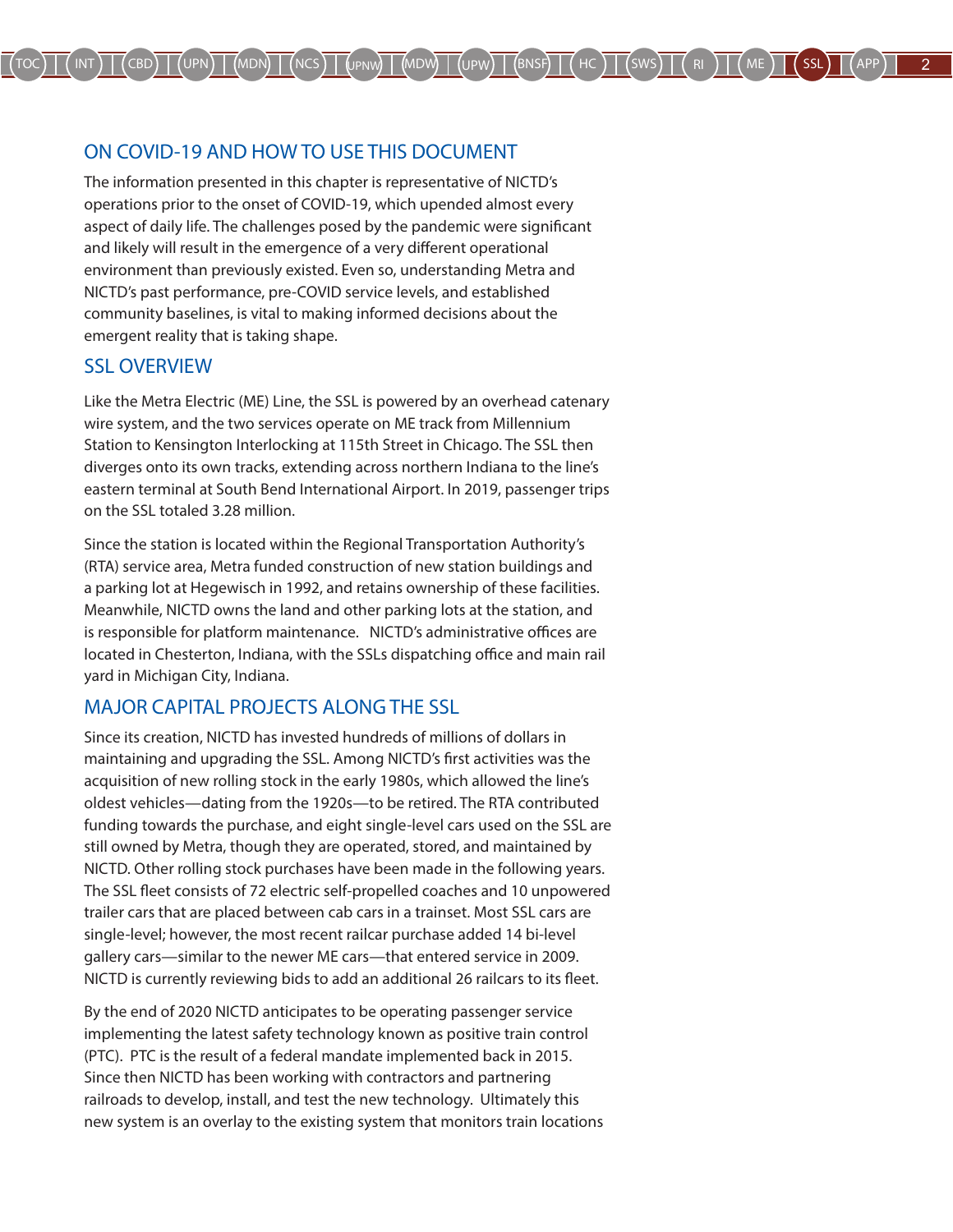and speeds to reduce the possibility of accidents. While the project will be fully operational by December 2020, this system will require continuous monitoring and updating. This project would not be possible without the partnering relationship with Metra for the system interoperability mechanisms.

For years now NICTD has been pursuing two new starts projects to be funded through the Federal Transit Administration. On October 28, 2020 the first of these two projects received a full funding grant agreement for the design and construction of the West Lake Corridor. This expansion project will add an eight mile route that will run from Dyer, Indiana, north and meet up with the existing SSL in Hammond, Indiana. As part of this project four new stations will be constructed. NICTD is also pursuing a Double Track NWI project. This project proposes adding a second track through a 25-mile stretch that is currently single-track territory. A portion of this existing track in Michigan City, Indiana, includes track that currently is embedded in the middle of the roadway shared with traffic. Many improvements are planned within this project, including station upgrades, the addition of elevated platforms, and reducing curves in the track to improve travel times. At this time NICTD anticipates receiving a full funding grant agreement in early 2021.

#### FIGURE 2: STATIONS ON THE SOUTH SHORE LINE